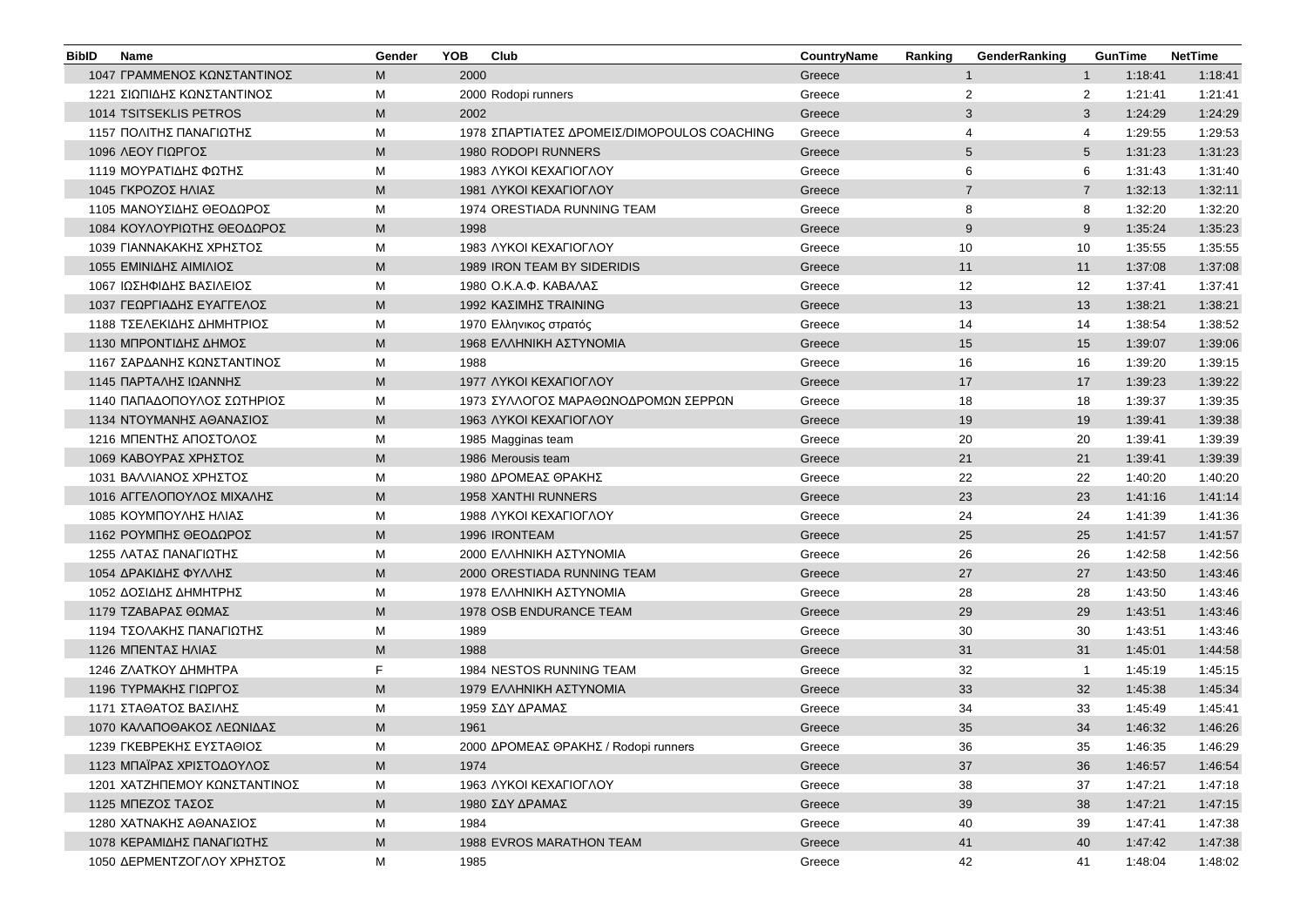| <b>BibID</b> | <b>Name</b>                         | Gender | YOB  | Club                                | CountryName | Ranking | GenderRanking |                 | <b>GunTime</b> | <b>NetTime</b> |
|--------------|-------------------------------------|--------|------|-------------------------------------|-------------|---------|---------------|-----------------|----------------|----------------|
|              | 1099 ΜΑΚΡΗΣ ΣΩΤΗΡΙΟΣ                | М      |      | 1970 ΕΛΛΗΝΙΚΗ ΑΣΤΥΝΟΜΙΑ             | Greece      |         | 43            | 42              | 1:48:10        | 1:48:08        |
|              | 1193 ΤΣΙΝΑΣ ΒΑΣΙΛΗΣ                 | М      |      | 1974 RODOPI RUNNERS                 | Greece      |         | 44            | 43              | 1:48:10        | 1:48:09        |
|              | 1001 AMAXOPOULOS ANDREAS            | M      |      | 1977 RODOPI Runners                 | Greece      |         | 45            | 44              | 1:48:41        | 1:48:34        |
|              | 1109 ΜΕΝΤΩΝΗΣ ΒΑΣΙΛΕΙΟΣ             | М      |      | 1991 Α.Σ.ΦΟΙ.Ξ.Ι.Α.                 | Greece      |         | 46            | 45              | 1:49:25        | 1:49:12        |
|              | 1217 ΜΠΟΜΠΟΛΑΣ ΚΩΝΣΤΑΝΤΙΝΟΣ         | M      |      | 1975 ΛΟΥΤΡΑ ΤΡΑΙΑΝΟΥΠΟΛΗΣ           | Greece      |         | 47            | 46              | 1:50:09        | 1:50:09        |
|              | 1203 ΧΡΗΣΤΟΥ ΙΩΑΝΝΗΣ                | М      |      | 1971 ORESTIADA RUNNING TEAM         | Greece      |         | 48            | 47              | 1:50:13        | 1:50:12        |
|              | 1160 ΡΑΓΙΑΣ ΙΩΑΝΝΗΣ                 | M      |      | 1976 RODOPI RUNNERS                 | Greece      |         | 49            | 48              | 1:51:05        | 1:51:04        |
|              | <b>1205 KOURSAKLIS STAVROS</b>      | М      | 1979 |                                     | Greece      |         | 50            | 49              | 1:51:15        | 1:51:07        |
|              | 1106 MAPTZIOY MAPIA                 | F      |      | 1995 One step beyond endurance team | Greece      |         | 51            | $\overline{2}$  | 1:51:37        | 1:51:29        |
|              | 1156 ΠΙΠΟΓΛΟΥ ΙΩΑΝΝΗΣ               | М      |      | 1977 ORESTIADA RUNNING TEAM         | Greece      |         | 52            | 50              | 1:51:44        | 1:51:37        |
|              | 1224 ΦΩΤΙΑΔΗΣ ΣΙΔΕΡΗΣ               | M      |      | 1972 ORESTIADA RUNNING TEAM         | Greece      |         | 53            | 51              | 1:52:35        | 1:52:31        |
|              | 1061 ΖΙΑΚΑΣ ΒΑΣΙΛΕΙΟΣ               | М      |      | 1974 ΣΥΛΛΟΓΟΣ ΜΑΡΑΘΩΝΟΔΡΟΜΩΝ ΣΕΡΡΩΝ | Greece      |         | 54            | 52              | 1:53:11        | 1:53:09        |
|              | 1240 ΔΗΜΟΥ ΓΕΩΡΓΙΟΣ                 | M      |      | 1990 AXD BIKE TEAM                  | Greece      |         | 55            | 53              | 1:53:32        | 1:53:29        |
|              | 1218 ΟΥΛΙΑΝΟΥΔΗΣ ΚΩΝΣΤΑΝΤΙΝΟΣ       | М      |      | 1985 ΠΑΣ ΠΡΩΤΕΑΣ ΑΛΕΞΑΝΔΡΟΥΠΟΛΗΣ    | Greece      |         | 56            | 54              | 1:53:49        | 1:53:38        |
|              | 1257 ΛΕΩΝΙΔΟΠΟΥΛΟΣ ΚΙΜΩΝ ΑΛΕΞΑΝΔΡΟΣ | M      | 1998 |                                     | Greece      |         | 57            | 55              | 1:54:22        | 1:54:12        |
|              | 1184 ΤΣΑΚΝΗΣ ΝΙΚΟΛΑΟΣ               | М      | 1976 |                                     | Greece      |         | 58            | 56              | 1:54:35        | 1:54:19        |
|              | 1043 ΓΚΟΥΛΙΑΜΤΖΗΣ ΠΑΝΑΓΙΩΤΗΣ        | M      |      | 1966 TPEXANTHPI                     | Greece      |         | 59            | 57              | 1:54:36        | 1:54:25        |
|              | 1158 ΠΟΛΥΣΑΚΗΣ ΒΑΣΙΛΕΙΟΣ            | М      |      | 1979 ΕΛΛΗΝΙΚΗ ΑΣΤΥΝΟΜΙΑ             | Greece      |         | 60            | 58              | 1:54:50        | 1:54:47        |
|              | 1147 ΠΑΤΕΛΗΣ ΕΥΑΓΓΕΛΟΣ              | M      |      | 1989 ΕΛΛΗΝΙΚΗ ΑΣΤΥΝΟΜΙΑ             | Greece      |         | 61            | 59              | 1:55:03        | 1:55:03        |
|              | 1076 ΚΑΡΥΠΙΔΗΣ ΜΙΧΑΗΛ               | М      |      | 1968 TPEXANTHPI                     | Greece      |         | 62            | 60              | 1:55:12        | 1:55:00        |
|              | 1267 ΞΗΝΤΑΡΑΣ ΒΗΣΣΑΡΙΩΝ             | M      | 1990 |                                     | Greece      |         | 63            | 61              | 1:55:20        | 1:55:13        |
|              | 1169 ΣΙΤΖΙΜΗΣ ΜΙΧΑΗΛ                | М      | 1997 |                                     | Greece      |         | 64            | 62              | 1:55:21        | 1:55:15        |
|              | 1124 MIAKATINAKH NANTIA             | F      |      | 1972 AYKOI KEXAFIOFAOY              | Greece      |         | 65            | $\mathbf{3}$    | 1:55:28        | 1:55:25        |
|              | 1296 ΕΥΑΓΓΕΛΙΔΗΣ ΓΕΩΡΓΙΟΣ           | М      | 1994 |                                     | Greece      |         | 66            | 63              | 1:56:31        | 1:56:31        |
|              | 1077 ΚΑΣΙΜΑΤΗΣ ΠΑΝΑΓΙΩΤΗΣ           | M      |      | 1979 RODOPI RUNNERS                 | Greece      |         | 67            | 64              | 1:57:00        | 1:56:53        |
|              | 1292 ΠΑΠΑΔΟΠΟΥΛΟΣ ΚΩΝΣΤΑΝΤΙΝΟΣ      | М      |      | 1983 AYKOI KEXAFIOFAOY              | Greece      |         | 68            | 65              | 1:57:00        | 1:56:55        |
|              | 1247 ΗΛΙΟΠΟΥΛΟΣ ΣΤΥΛΙΑΝΟΣ           | M      |      | 1990 ΣΕΦΑΑ ΔΠΘ                      | Greece      |         | 69            | 66              | 1:57:01        | 1:56:54        |
|              | 1289 ΒΑΦΕΙΑΔΗΣ ΣΩΤΗΡΙΟΣ             | М      | 1965 |                                     | Greece      |         | 70            | 67              | 1:57:20        | 1:57:08        |
|              | 1152 ΠΑΦΙΤΗΣ ΓΕΩΡΓΙΟΣ               | M      | 2000 |                                     | Greece      |         | 71            | 68              | 1:57:23        | 1:57:10        |
|              | 1064 ΙΣΜΑΗΛ ΜΟΥΣΤΑΦΑ                | М      | 1990 |                                     | Greece      |         | 72            | 69              | 1:57:32        | 1:57:31        |
|              | 1270 ΠΑΠΑΔΟΠΟΥΛΟΣ ΠΑΝΑΓΙΩΤΗΣ        | M      | 1977 |                                     | Greece      |         | 73            | 70              | 1:57:59        | 1:57:44        |
|              | 1129 ΜΠΟΥΡΗΣ ΑΠΟΣΤΟΛΟΣ              | М      | 1976 |                                     | Greece      |         | 74            | 71              | 1:58:42        | 1:58:34        |
|              | 1018 ΑΙΤΑΤΟΓΛΟΥ ΧΡΗΣΤΟΣ             | M      |      | 1974 ΔΡΟΜΕΙΣ ΠΑΡΚΟΥ ΕΓΝΑΤΙΑ         | Greece      |         | 75            | 72              | 1:58:57        | 1:58:49        |
|              | 1026 ΑΝΘΟΠΟΥΛΟΣ ΠΕΤΡΟΣ              | М      |      | 1968 ΔΡΟΜΕΙΣ ΠΑΡΚΟΥ ΕΓΝΑΤΙΑ         | Greece      |         | 76            | 73              | 1:58:58        | 1:58:50        |
|              | 1163 ΡΟΥΣΗΣ ΧΡΗΣΤΟΣ                 | M      | 1975 |                                     | Greece      |         | 77            | 74              | 1:58:58        | 1:58:47        |
|              | 1044 ΓΚΟΥΣΤΟΥΔΗΣ ΑΠΟΣΤΟΛΟΣ          | М      |      | 1977 XANTHI RUNNERS                 | Greece      |         | 78            | 75              | 1:59:03        | 1:58:53        |
|              | 1074 ΚΑΡΑΓΙΑΝΝΙΔΟΥ ΕΙΡΗΝΗ           | F.     |      | 1988 RODOPI RUNNERS                 | Greece      |         | 79            | $\overline{4}$  | 1:59:16        | 1:59:02        |
|              | 1191 ΤΣΙΑΚΑΣ ΜΙΛΤΙΑΔΗΣ              | М      |      | 1963 Σ.Χ.Ο.ΚΑΒΑΛΑΣ                  | Greece      |         | 80            | 76              | 1:59:17        | 1:59:11        |
|              | 1089 ΚΥΡΟΥ ΑΘΑΝΑΣΙΟΣ                | M      | 1985 |                                     | Greece      |         | 81            | 77              | 1:59:20        | 1:59:07        |
|              | 1068 ΚΑΒΑΖΗΣ ΔΗΜΗΤΡΙΟΣ              | М      |      | 1971 ΚΟΡΝΟΦΩΛΙΑ                     | Greece      |         | 82            | 78              | 1:59:37        | 1:59:30        |
|              | 1211 $\Gamma$ IQTH EIPHNH           | F.     | 1971 |                                     | Greece      |         | 83            | $5\overline{)}$ | 1:59:49        | 1:59:36        |
|              | 1164 ΣΑΒΒΑΛΑΚΗΣ ΔΗΜΗΤΡΙΟΣ           | Μ      | 1983 |                                     | Greece      |         | 84            | 79              | 1:59:58        | 1:59:49        |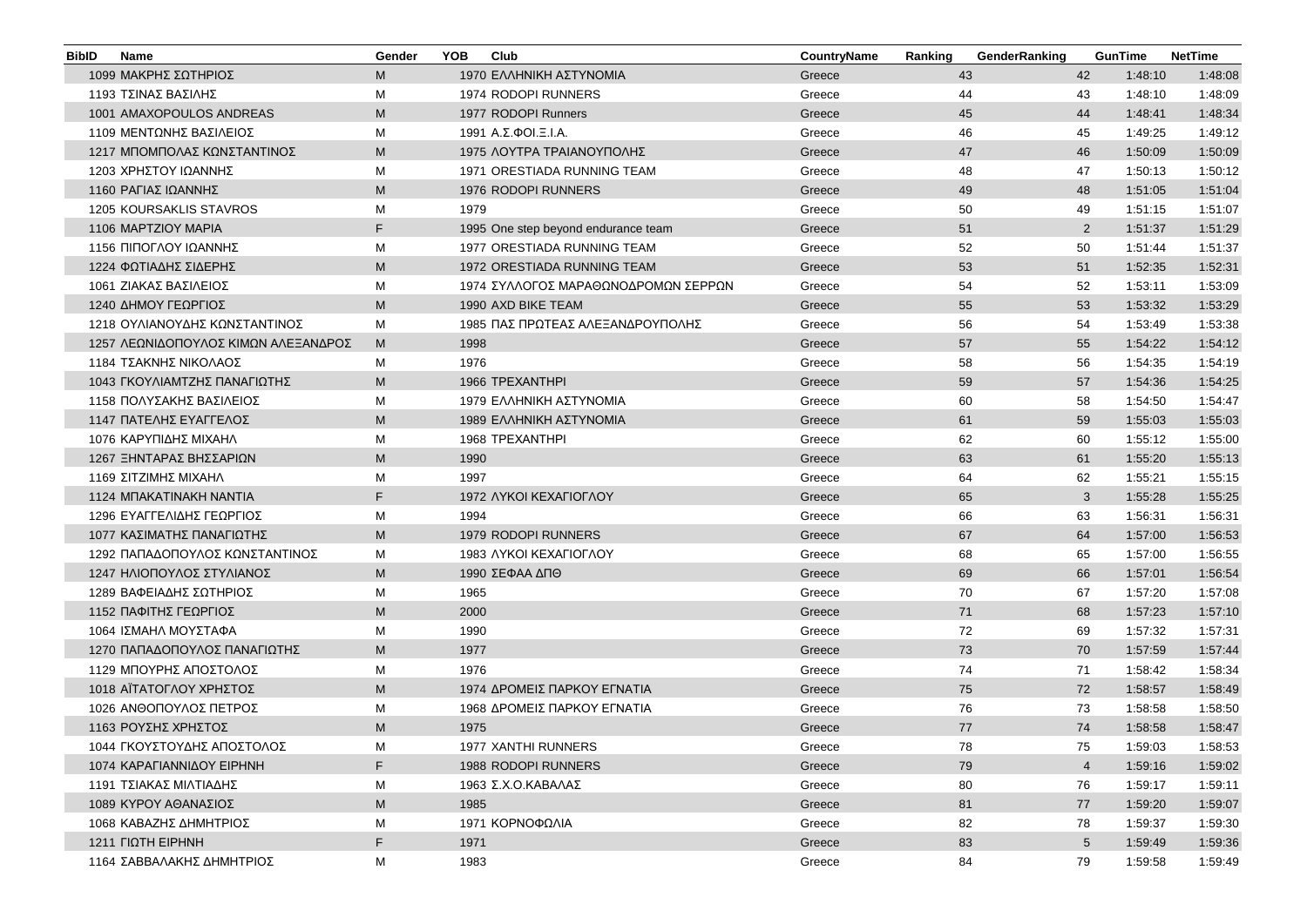| <b>BibID</b> | <b>Name</b>                    | Gender | <b>YOB</b> | Club                                    | CountryName     | Ranking | GenderRanking |                | <b>GunTime</b> | <b>NetTime</b> |
|--------------|--------------------------------|--------|------------|-----------------------------------------|-----------------|---------|---------------|----------------|----------------|----------------|
|              | 1276 ΤΕΜΙΡΤΣΙΔΗΣ ΣΑΒΒΑΣ        | M      |            | 1989 DOG WALKING AXD                    | Greece          |         | 85            | 80             | 2:00:27        | 2:00:22        |
|              | 1073 ΚΑΛΟΥΖΙΔΗΣ ΛΑΖΑΡΟΣ        | M      | 1988       |                                         | Greece          |         | 86            | 81             | 2:00:28        | 2:00:23        |
|              | 1094 ΛΑΠΟΡΔΑ ΑΛΕΞΑΝΔΡΑ         | F.     | 1968       |                                         | Greece          |         | 87            | 6              | 2:00:47        | 2:00:38        |
|              | 1088 KTOYKA EIPHNH             | F      | 1995       |                                         | Greece          |         | 88            | $\overline{7}$ | 2:00:50        | 2:00:45        |
|              | 1041 ΓΚΑΜΠΙΤΣΑΚΗΣ ΖΑΧΑΡΙΑΣ     | M      |            | 1957 ΣΥΛΛΟΓΟΣ ΒΕΤΕΡΑΝΩΝ ΑΛΕΞΑΝΔΡΟΥΠΟΛΗΣ | Greece          |         | 89            | 82             | 2:01:30        | 2:01:26        |
|              | 1139 ΠΑΠΑΔΟΠΟΥΛΟΣ ΣΤΕΦΑΝΟΣ     | M      | 1976       |                                         | Greece          |         | 90            | 83             | 2:01:57        | 2:01:43        |
|              | 1095 ΛΑΤΑΣ ΒΑΣΙΛΕΙΟΣ           | M      | 1982       |                                         | Greece          |         | 91            | 84             | 2:02:34        | 2:02:27        |
|              | 1155 ΠΙΠΗΣ ΓΕΩΡΓΙΟΣ            | М      | 1976       |                                         | Greece          |         | 92            | 85             | 2:02:35        | 2:02:29        |
|              | 1002 BARLAS GEORGIOS           | M      |            | <b>1971 TREHANTIRI</b>                  | Greece          |         | 93            | 86             | 2:02:48        | 2:02:37        |
|              | 1122 ΜΟΥΤΟΥΣΙΔΗΣ ΜΑΡΙΟΣ        | M      | 1983       |                                         | Greece          |         | 94            | 87             | 2:03:38        | 2:03:35        |
|              | 1015 ΑΓΓΕΛΙΔΗΣ ΝΙΚΟΛΑΟΣ        | M      | 1958       |                                         | Greece          |         | 95            | 88             | 2:03:38        | 2:03:38        |
|              | 1215 ΜΑΚΡΟΓΙΑΝΝΙΔΗΣ ΑΝΑΣΤΑΣΙΟΣ | M      | 1983       |                                         | Greece          |         | 96            | 89             | 2:03:56        | 2:03:56        |
|              | 1235 VUNOV PETAR               | M      |            | 1979 Atletik Haskovo                    | <b>Bulgaria</b> |         | 97            | 90             | 2:05:06        | 2:04:58        |
|              | 1173 ΣΤΑΦΥΛΑΣ ΠΑΝΑΓΙΩΤΗΣ       | м      | 1991       |                                         | Greece          |         | 98            | 91             | 2:05:19        | 2:05:19        |
|              | 1138 ΠΑΠΑΔΗΜΗΤΡΙΟΥ ΘΕΟΔΩΡΟΣ    | M      | 1977       |                                         | Greece          |         | 99            | 92             | 2:05:29        | 2:05:17        |
|              | 1081 ΚΙΣΣΟΥΔΗΣ ΔΟΥΛΗΣ          | M      | 2000       |                                         | Greece          | 100     |               | 93             | 2:05:45        | 2:05:44        |
|              | 1186 ΤΣΑΝΤΕΚΙΔΗΣ ΡΟΛΛΑΝΔΟΣ     | M      | 1988       |                                         | Greece          | 101     |               | 94             | 2:07:36        | 2:07:31        |
|              | 1040 ΓΙΑΝΝΑΚΙΔΗΣ ΤΑΣΟΣ         | м      | 1978       |                                         | Greece          | 102     |               | 95             | 2:08:52        | 2:08:47        |
|              | 1295 ΛΑΜΠΑΚΗΣ ΣΑΒΒΑΣ           | M      |            | 1995 mountain traning solutions         | Greece          | 103     |               | 96             | 2:09:03        | 2:08:57        |
|              | 1007 MARINIS PETROS            | M      | 1981       |                                         | Greece          | 104     |               | 97             | 2:09:14        | 2:09:02        |
|              | 1254 ΚΩΣΤΟΥΛΑΣ ΑΡΙΣΤΟΤΕΛΗΣ     | M      |            | 1992 AVVH OMAAA/OTHER                   | Greece          | 105     |               | 98             | 2:09:42        | 2:09:31        |
|              | 1034 ΓΑΛΑΧΟΥΣΙΔΗΣ ΘΕΜΗΣ        | M      | 1978       |                                         | Greece          | 106     |               | 99             | 2:10:17        | 2:10:01        |
|              | 1159 ΠΟΡΝΑΛΗ ΑΙΚΑΤΕΡΙΝΗ        | F      |            | 1978 XANTHI RUNNERS                     | Greece          | 107     |               | 8              | 2:10:41        | 2:10:32        |
|              | 1115 MOMKO EMPAX               | М      |            | 1990 XANTHI RUNNERS                     | Greece          | 108     |               | 100            | 2:10:41        | 2:10:32        |
|              | 1294 ΒΡΑΧΙΟΛΟΓΛΟΥ ΓΕΩΡΓΙΟΣ     | M      |            | 1978 AYKOI KEXAFIOFAOY                  | Greece          | 109     |               | 101            | 2:11:37        | 2:11:31        |
|              | 1293 ΚΥΡΙΛΛΗΔΗΣ ΑΡΙΣΤΕΙΔΗΣ     | M      | 1993       |                                         | Greece          | 110     |               | 102            | 2:11:37        | 2:11:33        |
|              | 1256 ΛΕΤΣΙΟΣ ΘΡΑΣΥΒΟΥΛΟΣ       | M      | 1997       |                                         | Greece          | 111     |               | 103            | 2:11:50        | 2:11:44        |
|              | 1207 ΑΛΕΥΡΑΣ ΠΑΝΑΓΙΩΤΗΣ        | M      | 2002       |                                         | Greece          | 112     |               | 104            | 2:11:51        | 2:11:40        |
|              | 1033 ΒΑΣΜΑΤΖΙΔΗΣ ΧΡΗΣΤΟΣ       | M      | 1972       |                                         | Greece          | 113     |               | 105            | 2:11:54        | 2:11:39        |
|              | 1103 ΜΑΝΑΚΑΣ ΕΥΘΥΜΙΟΣ          | M      | 1983       |                                         | Greece          | 114     |               | 106            | 2:12:38        | 2:12:21        |
|              | 1264 ΜΠΙΤΖΗΣ ΑΛΕΞΑΝΔΡΟΣ        | M      | 1996       |                                         | Greece          | 115     |               | 107            | 2:13:09        | 2:13:00        |
|              | 1232 PIRPERIS IOANNIS          | м      |            | 1995 CROSSFIT IRONCAGE AXD              | Greece          | 116     |               | 108            | 2:13:29        | 2:13:18        |
|              | 1168 ΣΔΟΓΚΟΣ ΦΩΤΙΟΣ            | M      | 1988       |                                         | Greece          | 117     |               | 109            | 2:13:34        | 2:13:25        |
|              | 1177 ΤΑΜΠΟΥΡΑΣ ΝΕΚΤΑΡΙΟΣ       | M      | 1977       |                                         | Greece          | 118     |               | 110            | 2:13:39        | 2:13:33        |
|              | 1212 ΖΛΑΤΚΟΣ ΙΩΑΝΝΗΣ           | M      | 1969       |                                         | Greece          | 119     |               | 111            | 2:14:29        | 2:14:15        |
|              | 1059 ΖΑΦΕΙΡΕΛΗΣ ΚΩΝΣΤΑΝΤΙΝΟΣ   | M      | 1967       |                                         | Greece          | 120     |               | 112            | 2:16:22        | 2:16:09        |
|              | 1288 ΝΕΝΤΟΠΟΥΛΟΣ ΓΕΩΡΓΙΟΣ      | M      | 1967       |                                         | Greece          | 121     |               | 113            | 2:16:24        | 2:16:10        |
|              | 1030 ΑΡΙΣΤΕΙΔΟΥ ΧΑΡΑΛΑΜΠΟΣ     | M      | 1996       |                                         | Cyprus          | 122     |               | 114            | 2:16:36        | 2:16:20        |
|              | <b>1118 MOYMIN EPNTIN</b>      | M      |            | 1977 XANTHI RUNNERS                     | Greece          | 123     |               | 115            | 2:17:03        | 2:16:45        |
|              | 1141 ΠΑΠΑΔΟΥΔΗΣ ΓΕΩΡΓΙΟΣ       | М      |            | 1986 AYKOI KEXAFIOFAOY                  | Greece          | 124     |               | 116            | 2:18:17        | 2:18:05        |
|              | 1114 ΜΙΧΟΠΟΥΛΟΣ ΚΩΝΣΤΑΝΤΙΝΟΣ   | M      | 1981       |                                         | Greece          | 125     |               | 117            | 2:18:18        | 2:18:05        |
|              | 1265 ΜΥΡΟΣ ΧΡΗΣΤΟΣ             | М      | 2000       |                                         | Greece          | 126     |               | 118            | 2:18:39        | 2:18:30        |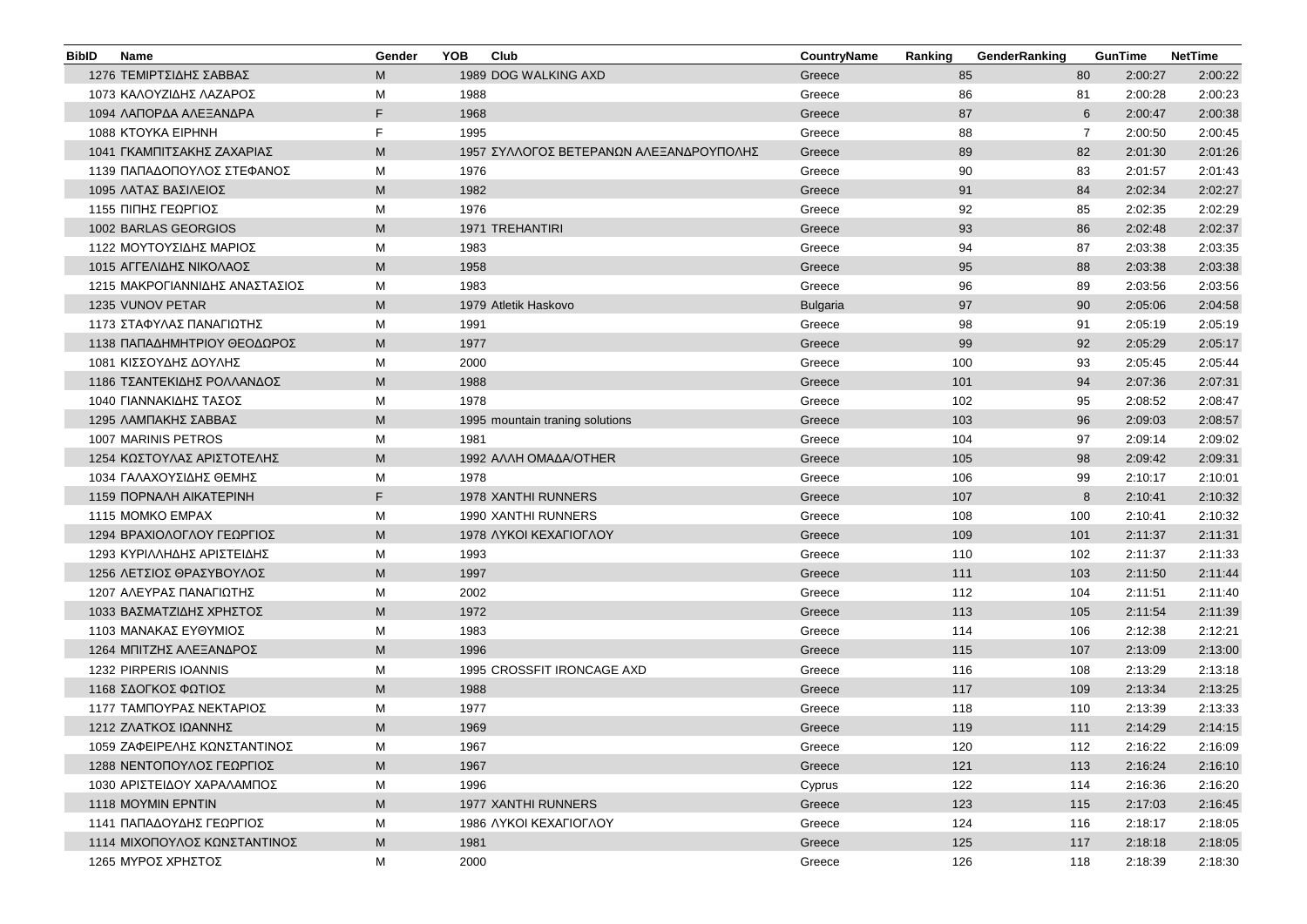| <b>BibID</b> | Name                                 | Gender | <b>YOB</b> | Club                                    | CountryName | Ranking | GenderRanking | <b>GunTime</b> | <b>NetTime</b> |
|--------------|--------------------------------------|--------|------------|-----------------------------------------|-------------|---------|---------------|----------------|----------------|
|              | 1274 ΣΤΑΥΡΑΚΟΓΛΟΥ ΠΑΝΑΓΙΩΤΗΣ         | M      | 1993       |                                         | Greece      | 127     | 119           | 2:19:11        | 2:19:09        |
|              | 1042 ΓΚΟΔΟΣΙΔΗΣ ΕΥΘΥΜΙΟΣ             | м      |            | 1983 XANTHI RUNNERS                     | Greece      | 128     | 120           | 2:19:18        | 2:19:13        |
|              | 1117 ΜΟΥΛΟΥΔΗΣ ΔΗΜΗΤΡΗΣ              | M      |            | 1968 AYKOI KEXAFIOFAOY                  | Greece      | 129     | 121           | 2:19:26        | 2:19:14        |
|              | 1263 ΜΠΑΣΙΑΔΑΚΗΣ ΑΓΕΛΟΣ              | M      | 1995       |                                         | Greece      | 130     | 122           | 2:19:36        | 2:19:36        |
|              | 1228 DASTERIDIS IOANNIS              | M      |            | 1996 CROSSFIT IRONCAGE AXD              | Greece      | 131     | 123           | 2:19:37        | 2:19:27        |
|              | 1284 RUZIYE KABAK                    | М      | 1966       |                                         | Turkey      | 132     | 124           | 2:19:55        | 2:19:52        |
|              | 1028 ΑΠΟΣΤΟΛΙΔΗΣ ΓΕΩΡΓΙΟΣ            | M      |            | 1985 ΕΛΛΗΝΙΚΗ ΑΣΤΥΝΟΜΙΑ                 | Greece      | 133     | 125           | 2:20:24        | 2:20:17        |
|              | 1277 ΤΣΙΑΒΔΑΡΙΔΗΣ ΓΙΩΡΓΟΣ            | M      |            | 1982 Rodopi Runners                     | Greece      | 134     | 126           | 2:20:24        | 2:20:17        |
|              | 1056 ΕΞΑΚΟΥΣΤΟΣ ΚΩΝΣΤΑΝΤΙΝΟΣ         | M      | 1984       |                                         | Greece      | 135     | 127           | 2:20:44        | 2:20:43        |
|              | 1120 ΜΟΥΡΕΛΑΤΟΥ ΖΑΦΕΙΡΙΑ             | F.     | 1979       |                                         | Greece      | 136     | 9             | 2:21:04        | 2:20:49        |
|              | 1213 ΘΕΟΔΩΡΙΔΗΣ ΧΡΗΣΤΟΣ ΕΥΚΛΕΙΔΗΣ    | M      |            | 1975 TPEXANTHPIA RUNNING TEAM           | Greece      | 137     | 128           | 2:21:07        | 2:20:52        |
|              | 1104 ΜΑΝΔΑΛΟΣ ΔΗΜΗΤΡΗΣ               | M      | 1991       |                                         | Greece      | 138     | 129           | 2:21:08        | 2:20:58        |
|              | 1127 ΜΠΙΝΤΙΚΟΥΔΗΣ ΧΡΗΣΤΟΣ            | M      | 1981       |                                         | Greece      | 139     | 130           | 2:21:28        | 2:21:18        |
|              | 1219 ΠΑΡΙΣΣΗ ΚΑΛΛΙΟΠΗ                | F.     | 1980       |                                         | Greece      | 140     | 10            | 2:21:37        | 2:21:19        |
|              | 1020 ΑΛΒΑΝΟΣ ΣΤΑΜΑΤΙΟΣ               | M      | 1977       |                                         | Greece      | 141     | 131           | 2:22:28        | 2:22:14        |
|              | 1243 ΖΑΝΤΑΝΙΔΗΣ ΣΤΥΛΙΑΝΟΣ            | М      |            | 1970 ΔΡΟΜΕΙΣ ΠΑΡΚΟΥ ΕΓΝΑΤΙΑ             | Greece      | 142     | 132           | 2:22:49        | 2:22:38        |
|              | 1093 ΛΑΜΠΡΟΠΟΥΛΟΥ ΑΓΓΕΛΙΚΗ           | F.     | 1981       |                                         | Greece      | 143     | 11            | 2:23:51        | 2:23:33        |
|              | 1135 ΝΤΟΥΣΚΑΣ ΝΙΚΟΛΑΟΣ               | М      | 1957       |                                         | Greece      | 144     | 133           | 2:23:51        | 2:23:48        |
|              | 1199 ΧΑΣΑΝ ΜΟΥΣΤΑΦΑ                  | M      | 1985       |                                         | Greece      | 145     | 134           | 2:23:55        | 2:23:51        |
|              | 1116 ΜΟΥΛΛΑΣ ΧΡΗΣΤΟΣ                 | M      | 1987       |                                         | Greece      | 146     | 135           | 2:25:52        | 2:25:43        |
|              | 1180 ΤΖΑΜΤΖΟΥΚΑΚΗΣ ΑΠΟΣΤΟΛΟΣ         | M      | 1980       |                                         | Greece      | 147     | 136           | 2:25:53        | 2:25:44        |
|              | 1090 ΚΩΝΣΤΑΝΤΙΝΙΔΗΣ ΜΕΝΙΟΣ           | M      | 1978       |                                         | Greece      | 148     | 137           | 2:27:03        | 2:26:47        |
|              | 1278 ΤΣΙΓΚΑΣ ΒΑΣΙΛΗΣ                 | M      | 2000       |                                         | Greece      | 149     | 138           | 2:27:47        | 2:27:37        |
|              | 1195 ΤΣΟΥΚΑΛΑ ΑΡΙΣΤΕΑ                | F.     | 1968       |                                         | Greece      | 150     | 12            | 2:28:58        | 2:28:49        |
|              | 1165 ΣΑΛΑΓΙΑΝΝΗΣ ΣΩΤΗΡΙΟΣ            | M      | 1974       |                                         | Greece      | 151     | 139           | 2:29:20        | 2:29:02        |
|              | 1252 ΚΟΥΜΑΤΖΙΔΗΣ ΔΗΜΗΤΡΙΟΣ           | М      | 1975       |                                         | Greece      | 152     | 140           | 2:30:04        | 2:29:57        |
|              | 1273 ΣΙΚΟΒΑΡΗΣ ΣΤΑΥΡΟΣ               | M      |            | 1998 ΣΕΦΑΑ ΔΠΘ                          | Greece      | 153     | 141           | 2:31:28        | 2:31:10        |
|              | 1291 ΜΑΣΤΡΟΓΙΑΝΝΙΔΗ ΑΙΚΑΤΕΡΙΝΗ       | F.     | 2000       |                                         | Greece      | 154     | 13            | 2:31:47        | 2:31:37        |
|              | 1244 ΖΑΡΠΙΝΙΟΥ ΠΑΝΑΓΙΩΤΑ             | F.     | 2000       |                                         | Greece      | 155     | 14            | 2:31:48        | 2:31:38        |
|              | 1229 KYRGIALANIS DIMITRIS            | M      |            | 1988 CROSSFIT IRONCAGE AXD              | Greece      | 156     | 142           | 2:31:56        | 2:31:45        |
|              | 1200 ΧΑΤΖΗΚΩΝΣΤΑΝΤΙΝΟΥ ΣΩΤΗΡΙΑ       | F.     | 1978       |                                         | Greece      | 157     | 15            | 2:34:39        | 2:34:24        |
|              | 1192 ΤΣΙΛΙΚΗΣ ΜΙΧΑΗΛ                 | М      | 1957       |                                         | Greece      | 158     | 143           | 2:35:06        | 2:34:50        |
|              | 1170 ΣΜΥΡΗΣ ΣΑΚΗΣ                    | M      |            | 1980 ΣΥΛΛΟΓΟΣ ΜΑΡΑΘΩΝΟΔΡΟΜΩΝ ΣΕΡΡΩΝ     | Greece      | 159     | 144           | 2:35:36        | 2:35:34        |
|              | 1297 ΜΑΤΑΤΗΣ ΘΩΜΑΣ                   | M      | 1976       |                                         | Greece      | 160     | 145           | 2:35:57        | 2:35:53        |
|              | 1237 ΑΝΤΩΝΙΟΥ ΑΝΤΩΝΙΟΣ               | M      |            | 1988 CROSSFIT IRONCAGE ALEXANDROUPOLI   | Greece      | 161     | 146           | 2:36:24        | 2:36:14        |
|              | 1110 ΜΕΡΓΙΑΣ ΚΩΝΣΤΑΝΤΙΝΟΣ-ΠΑΝΑΓΙΩΤΗΣ | м      | 2002       |                                         | Greece      | 162     | 147           | 2:37:41        | 2:37:27        |
|              | 1208 ΑΛΛΟΙΜΟΝΟΣ ΓΕΩΡΓΙΟΣ             | M      |            | 1942 ΣΥΛΛΟΓΟΣ ΒΕΤΕΡΑΝΩΝ ΑΛΕΞΑΝΔΡΟΥΠΟΛΗΣ | Greece      | 163     | 148           | 2:40:48        | 2:40:46        |
|              | 1249 ΚΑΠΝΑΣ ΧΡΗΣΤΟΣ                  | M      | 1997       |                                         | Greece      | 164     | 149           | 2:42:55        | 2:42:50        |
|              | 1058 ΖΑΡΟΓΙΑΝΝΗΣ ΝΙΚΟΛΑΟΣ            | M      | 1968       |                                         | Greece      | 165     | 150           | 2:45:07        | 2:44:47        |
|              | 1022 ΑΛΗΧΑΝΙΔΗΣ ΣΩΚΡΑΤΗΣ             | M      |            | 1982 ΔΡΟΜΕΑΣ ΘΡΑΚΗΣ                     | Greece      | 166     | 151           | 2:45:20        | 2:45:16        |
|              | 1133 ΝΤΕΦΙΔΗΣ ΧΡΥΣΟΣΤΟΜΟΣ            | M      | 1981       |                                         | Greece      | 167     | 152           | 2:48:53        | 2:48:40        |
|              | 1251 ΚΟΡΟΜΗΝΑΣ ΣΑΡΆΝΤΗΣ              | М      | 2000       |                                         | Greece      | 168     | 153           | 2:49:26        | 2:49:26        |